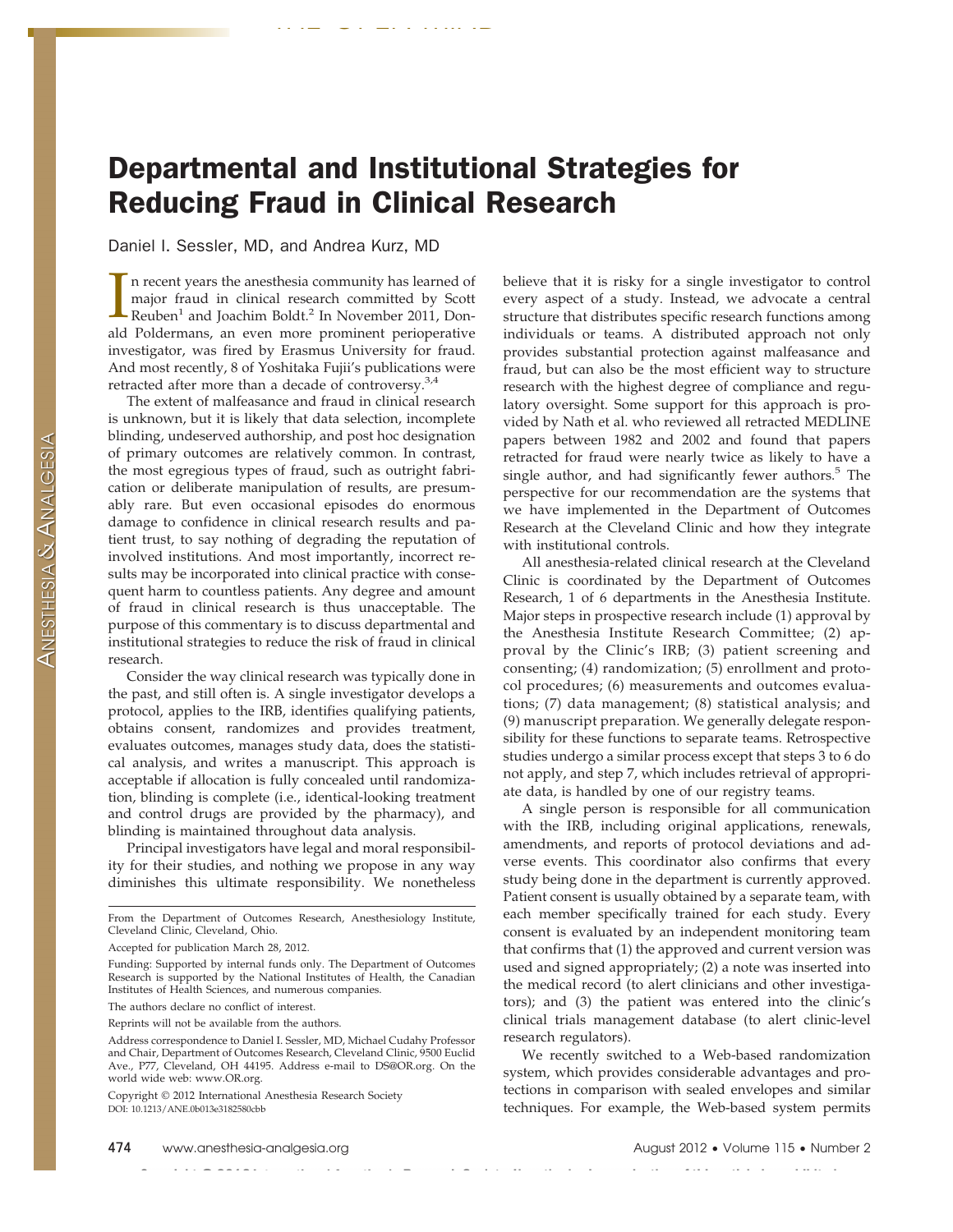complicated stratification and requires investigators to confirm that patients meet enrollment criteria. But perhaps most important, it restricts access to authorized (i.e., unblinded) investigators and records who accessed the system, the date and time of randomization, the specific patient, and the treatment allocation. This allows us to confirm that, per good research practice, randomization was done at the last possible point in time, which reduces postrandomization withdrawal from studies and, importantly, reduces the risk of selection bias. And of course we subsequently confirm that patients actually received the allocated treatment.

Enrollment and protocol procedures must be separated from measurements and outcomes evaluations unless the study is fully double-blind, for example, by a central pharmacy. Otherwise, we assign completely separate teams to each set of functions. Transfer of data from case report forms to custom-designed study databases is a shared responsibility of investigators and data-entry personnel, with full blinding maintained. Thus no investigator can evaluate blinded outcomes as a study progresses. Values in the database are then 100% checked against case report forms and source documents (i.e., the electronic medical record) by an independent monitoring group that is otherwise uninvolved in the study. Upon study completion, paper case report forms are archived at a remote secure site; electronic data are secured on central clinic servers under strict access control.

Once verified by the monitoring group, data are submitted to our statistical team. Their analysis is based on the a priori statistical plan approved by the Research Committee, using predefined primary and secondary outcomes. This approach prevents "fishing" and inappropriate post hoc selection of outcomes, with consequent overestimation of significance levels. Results of the study are presented to the Executive Committee or Data and Safety Monitoring Board only at predefined interim analysis points.

And finally, unblinded results are presented, for the first time, to the principal investigator upon completion of the study. Statisticians coauthor the resulting manuscript in recognition of their effort, but also to ensure that the results are presented completely and accurately. As a final protection, papers published by members of the department are cross-checked by the Research Committee, which would presumably detect complete fabrications.

In addition to controls imposed by the Department of Outcomes Research, 5 administrative groups within the clinic conduct random (or rarely, for-cause) audits of clinical research projects. The IRB, Legal, Finance, Research Compliance, and Office of Sponsored Research all conduct audits that are typically in-depth, multiday processes. Among these groups, a fair fraction of studies are selected for audit. Individual fraudulent articles might well escape scrutiny, but it is highly unlikely that an investigator could sustain a long-term pattern of fraudulent activity without detection by a random audit.

The systems we present are appropriate for active research departments that can support centralized research functions. The Department of Outcomes Research, for example, has >35 full-time equivalents exclusively devoted to clinical research. This is a larger research infrastructure

**Contractor** 

than most anesthesia departments can afford. Our point is not to discourage clinical research in smaller research units. Thus, not every level of separation will be practical or even desirable in particular departments. And in smaller departments, centralization might instead occur at the institutional level. But to the extent that various functions can be distributed among research personnel, the ability of any individual to propagate fraud will be reduced. Furthermore, information technology solutions—such as Webbased randomization, central databases, and central storage for regulatory paperwork and case report forms—will improve oversight. Departmental research committees can also contribute to central oversight. It is apparent, though, that some departmental or institutional commitment and investment is needed to create at least some clinical research infrastructure.

Because clinical research has become so highly regulated, it is now expensive and difficult. If clinical research was ever something physicians could do in their spare time at little expense and with few resources, it certainly no longer is. The overwhelming majority of clinical research thus now requires substantial support by skilled personnel. Centralizing this support and distributing specific functions does not necessarily increase cost. In fact, we believe that specialization improves efficiency and reduces cost because individuals responsible for specific aspects of research become experts in their areas, and thus work both faster and at higher quality than would otherwise be possible.

The risk of fraud is probably greater for investigatorinitiated studies than for trials conducted by corporate sponsors. The reason is that sponsors have legal obligations to assure that the validity of data presented to national regulatory bodies such as the United States Food and Drug Administration. Sponsors thus usually closely monitor trial conduct and source-document integrity. (Sponsored trials are not necessarily free from bias or error, but the problems are more likely intrinsic to the design or result from failure to publish adverse results.) Departments and institutions might thus best focus their monitoring and controls on investigator-initiated studies.

Just as individual studies have limitations, the structure we advocate cannot prevent all research misconduct. Our local systems keep risk relatively low for single-center studies coordinated by our department. However, cuttingedge science nowadays is often multidisciplinary and requires collaboration with investigators in other departments and countries. Risk increases to the extent that research teams rely on investigators outside their own department, and thus remote from our oversight mechanisms.

Furthermore, multicenter research frequently involves exchange of ideas and skills independent from data acquisition (i.e., protocol design, analysis strategy, and manuscript preparation). For example, a study may start with an idea from an investigator at an international site that is refined by departmental faculty. Patients may then be enrolled at sites in 2 or 3 other countries, blood samples sent for special analysis to yet another country, and finally the statistical analysis done at the Clinic.

 $\mathbf{r}$  . The maximum of  $\mathbf{r}$  and  $\mathbf{r}$